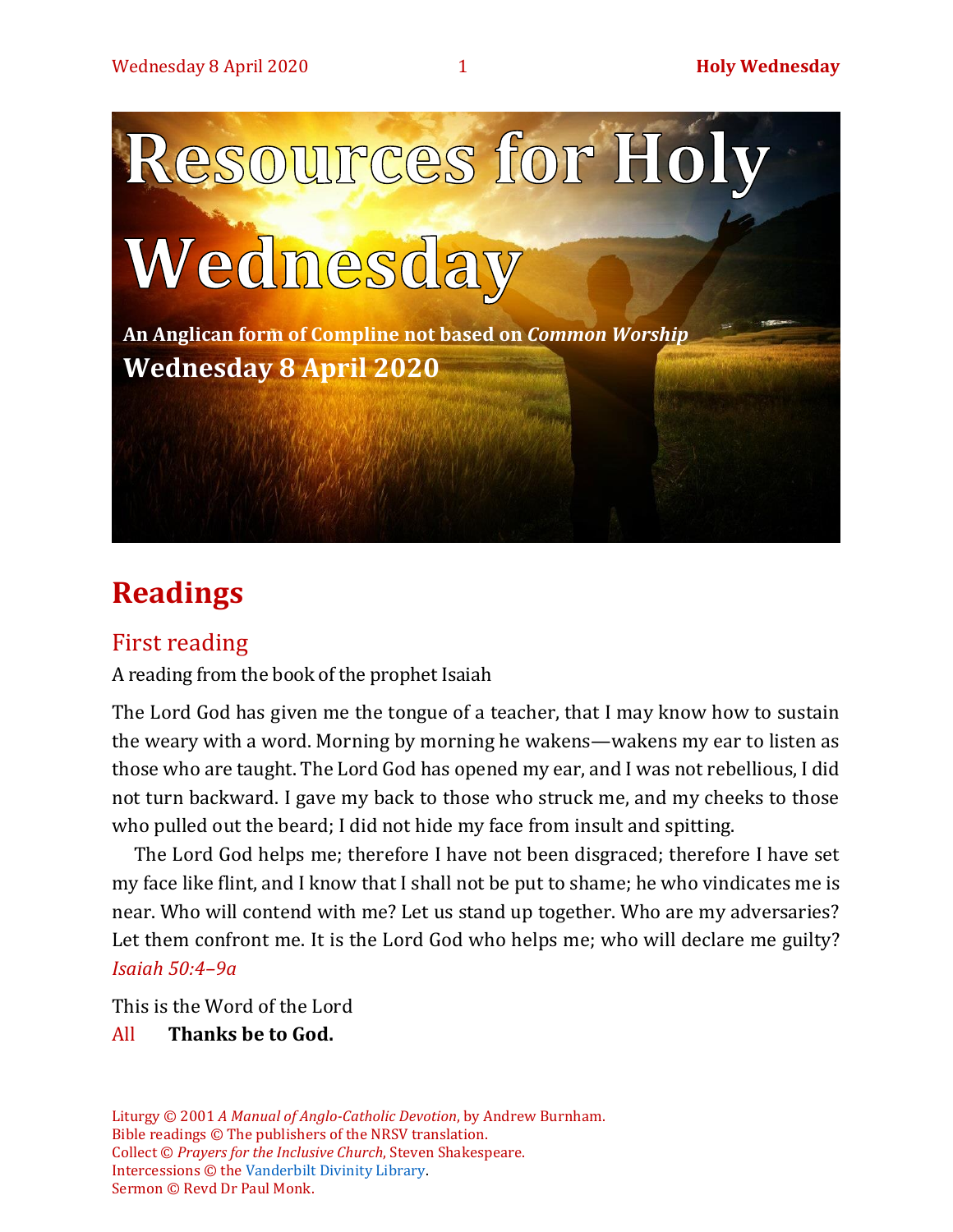### Second reading

A reading from Letter to the Hebrews

Since we are surrounded by so great a cloud of witnesses, let us also lay aside every weight and the sin that clings so closely, and let us run with perseverance the race that is set before us, looking to Jesus the pioneer and perfecter of our faith, who for the sake of the joy that was set before him endured the cross, disregarding its shame, and has taken his seat at the right hand of the throne of God. Consider him who endured such hostility against himself from sinners, so that you may not grow weary or lose heart. *Hebrews 12:1–3*

This is the Word of the Lord

All **Thanks be to God.**

#### Gospel reading

Hear the Gospel of our Lord Jesus Christ according to John

#### All **Glory to you O Lord.**

After saying this Jesus was troubled in spirit, and declared, 'Very truly, I tell you, one of you will betray me.' The disciples looked at one another, uncertain of whom he was speaking. One of his disciples—the one whom Jesus loved—was reclining next to him; Simon Peter therefore motioned to him to ask Jesus of whom he was speaking. While reclining next to Jesus, he asked him, 'Lord, who is it?'

Jesus answered, 'It is the one to whom I give this piece of bread when I have dipped it in the dish.' When he had dipped the piece of bread, he gave it to Judas son of Simon Iscariot. After he received the piece of bread, Satan entered into him. Jesus said to him, 'Do quickly what you are going to do.' Now no one at the table knew why he said this to him. Some thought that, because Judas had the common purse, Jesus was telling him, 'Buy what we need for the festival'; or, that he should give something to the poor. So, after receiving the piece of bread, he immediately went out. And it was night.

When he had gone out, Jesus said, 'Now the Son of Man has been glorified, and God has been glorified in him. If God has been glorified in him, God will also glorify him in himself and will glorify him at once.' *John 13:21–32*

This is the Gospel of the Lord

#### All **Praise to you O Christ.**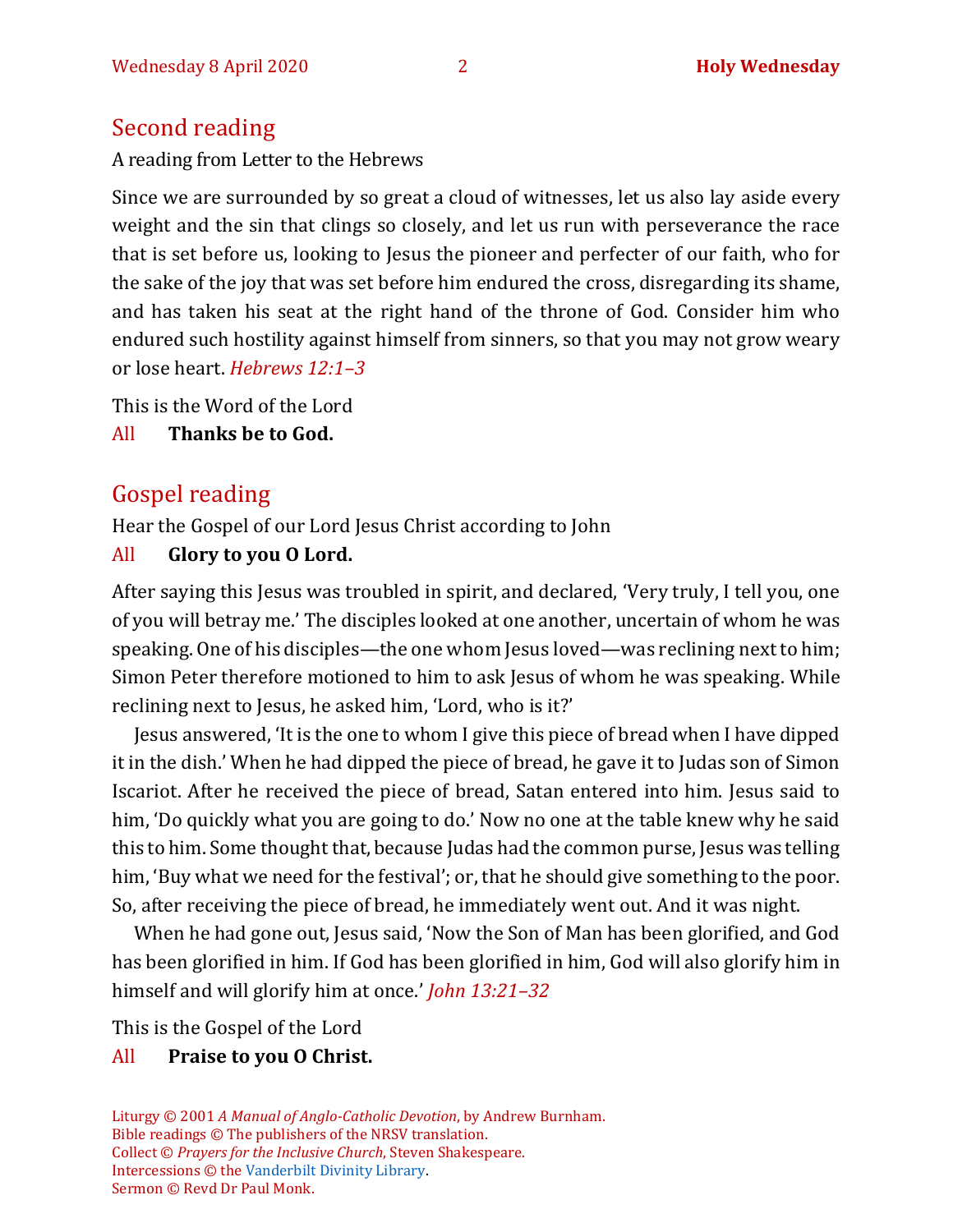#### **Sermon**

Jesus' ministry lasted, we think, three years. During that time the number of disciples increased from a handful to maybe thousands. But the inner group he chose—the apostles—remained small. These closest friends numbered twelve. In the Jewish mindset, 'twelve' was a significant number and suggested completeness. Maybe that association came from the number of the tribes of Israel. Anyway, in today's Gospel reading Jesus is telling this close-knit group that one of them will betray him.

Much of Jewish society at this time was influenced by the Greek-language and culture of Alexander the Great's great empire. At the last supper, Jesus and his disciples would not have been seated around a table (think of Leonardo de Vinci's great painting *The Last Supper*) but on couches arranged in a broad circle, with each member lying on his left side and facing inwards. Owing to this uncomfortable position, the participants had to pick food with the right hand because the left was effectively trapped and immobile.

Jesus could only have moved his right hand when passing food. He had no choice. The posture also means that he could only have passed food to one person—the only person within immediate reach. That St John tells us Jesus passed a morsel of bread to Judas tells us that Judas was that one person within reach. But it also tells us that Judas was literally sitting at Jesus' right hand. And Jesus would have told him where to sit. Jesus was making a statement.

Scriptures tell us almost nothing about Judas except his town of origin: his name tells us he probably came from the village of Kerioth—he was 'Jude as-Kerioth'. The other apostles will have esteemed Judas because Jesus had chosen him to join this inner grouping. He was clearly numerate because he held the common purse. They will probably have heard him preach. In earlier days, Jesus gave authority to the disciples to cast out demons and to heal. And the Scriptures imply that *all*the disciples receive these same spiritual gifts.

All Jewish names have a meaning (for example, 'Jesus' means 'the Lord saves' and 'Peter' means 'rock'). The name 'Judas' is the Greek version of the Jewish name 'Jude' and means 'God is praised'. 'Judas' was a common name at the time of Jesus. Indeed, Jesus had a younger brother with the same name and who later wrote a letter we retain in our New Testament. The other disciples would probably have thought Judas' name was appropriate because God worked through him.

To summarise, Jesus chose Judas and give him many spiritual gifts. He was close to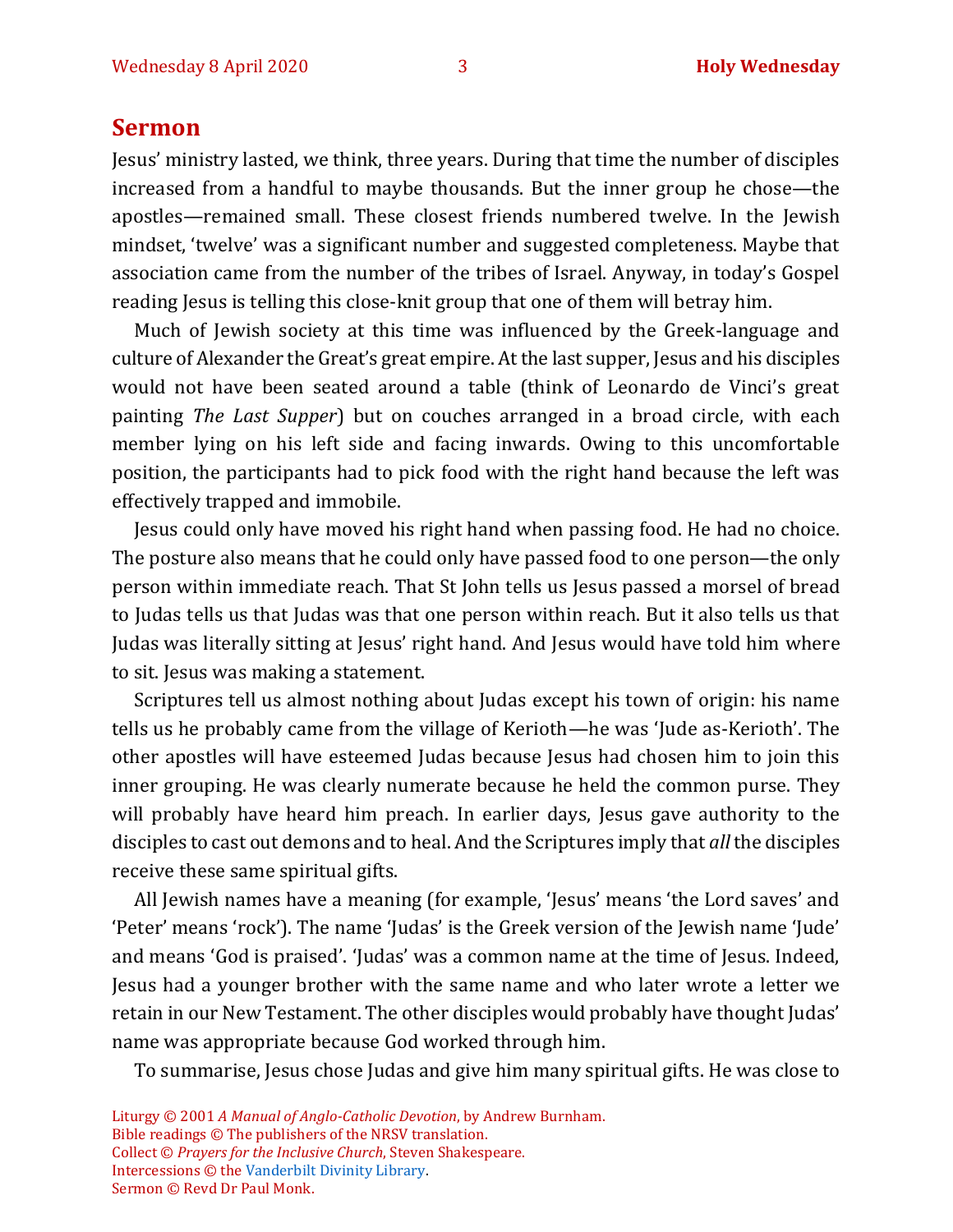Jesus yet turned traitor.

Taken together, the details in today's Gospel passage warn us to beware temptation. Just as the good thief could overturn a long life of sin and lawlessness and be saved in his last hours so his devout person could overturn a life of goodness and betray Jesus. Maybe that's why Jesus, when he gave us his great template of prayer leaves till last the clause, 'deliver us from temptation' because we need to hear it so often.

# **Compline (Night Prayer)**

- The hymn can be accessed via a Youtube link. To hear it, please hover the mouse over the link, press Ctrl, and then return.
- All the verses in the psalm and nunc dimittis is split in two with a red diamond  $\blacklozenge$ . Traditionally the diamond indicates a short pause to allow the reader to reflect on the content. The pause is not necessary. But if you want to observe it

## **Background**

The name of this ancient service comes from a Latin word which means 'completion' *(completorium)*. We pronounce it name as 'com-plinn' rather than 'com-plyne'

Compline is a service of quietness and reflection before rest at the end of the day. It is most effective when the ending is indeed an ending, without additions, conversation or noise. If there is an address, or business to be done, it should come first. If said at home, participants go quietly to bed.

## **Introduction**

O God make speed to save us

- All **O Lord make haste to help us**
- All **Glory be to the Father, and to the Son, and to the Holy Spirit; as it was in the beginning, is now and shall be ever for. Amen.**

Silence for reflection on the past day.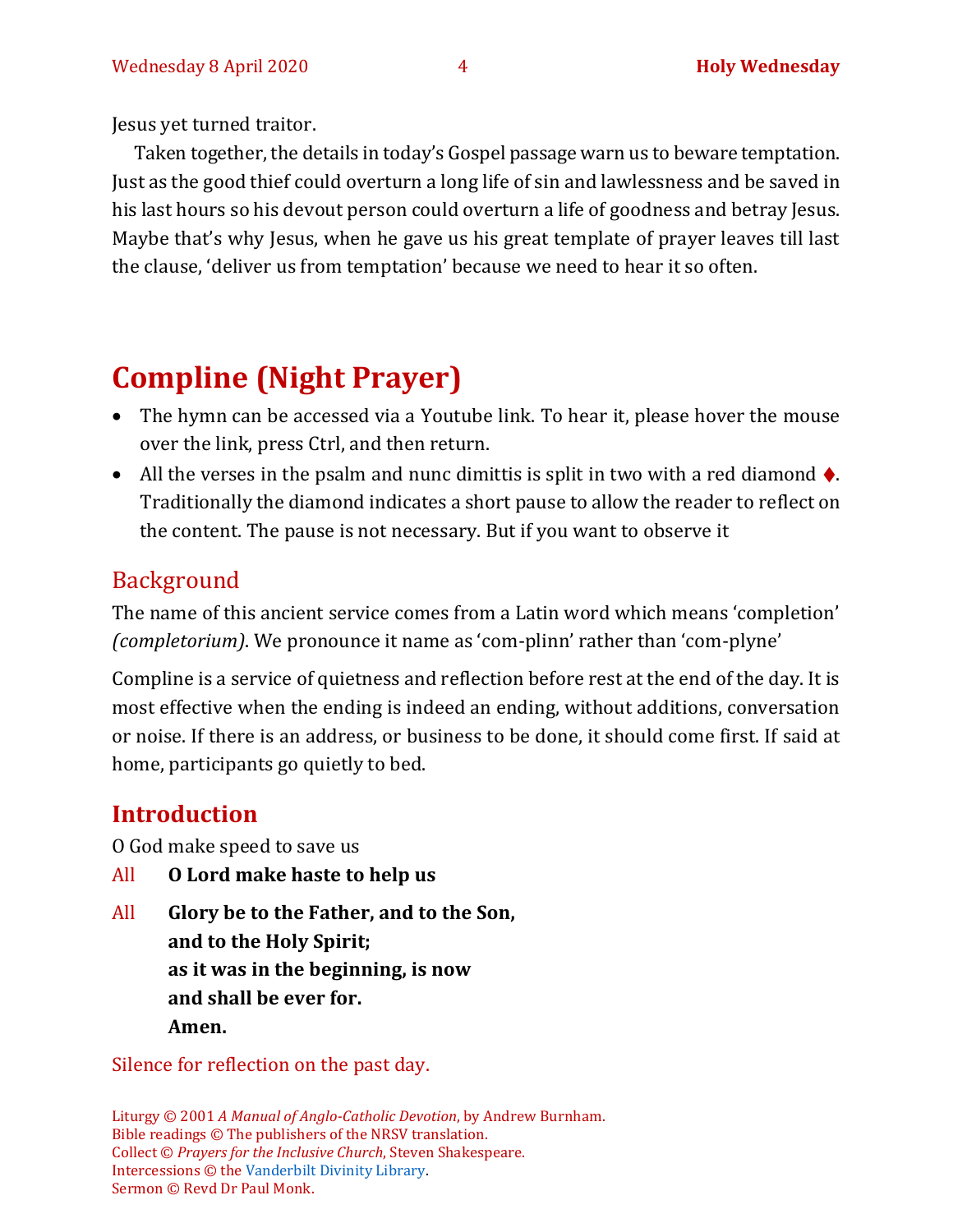All **Almighty God,**

**long-suffering and of great goodness. I confess to you, I confess with my whole heart my neglect and forgetfulness of your commandments, my doing wrong, thinking and speaking; the hurts I have done to others, and the good I left undone. O God, forgive me, for I have sinned against you; and raise me to newness of life, through Jesus Christ our Lord. Amen**

May almighty God have mercy on us,

forgive us our sins,

and raise us to everlasting life,

through Jesus Christ our Lord.

All **Amen.**

Hymn **[Bind us together Lord](https://www.youtube.com/watch?v=wRwfTS_Ne0o)** (please click on this link to hear the hymn)

**Bind us together, Lord Bind us together With cords that cannot be broken Bind us together, Lord Bind us together Bind us together in love**

**There is only one God, There is only one King There is only one body, That is why we Sing.**

**Bind us together …**

**Made for the glory of God, Purchased by his precious Son; Born with the right to be clean, For Jesus the victory has won.**

**Bind us together …**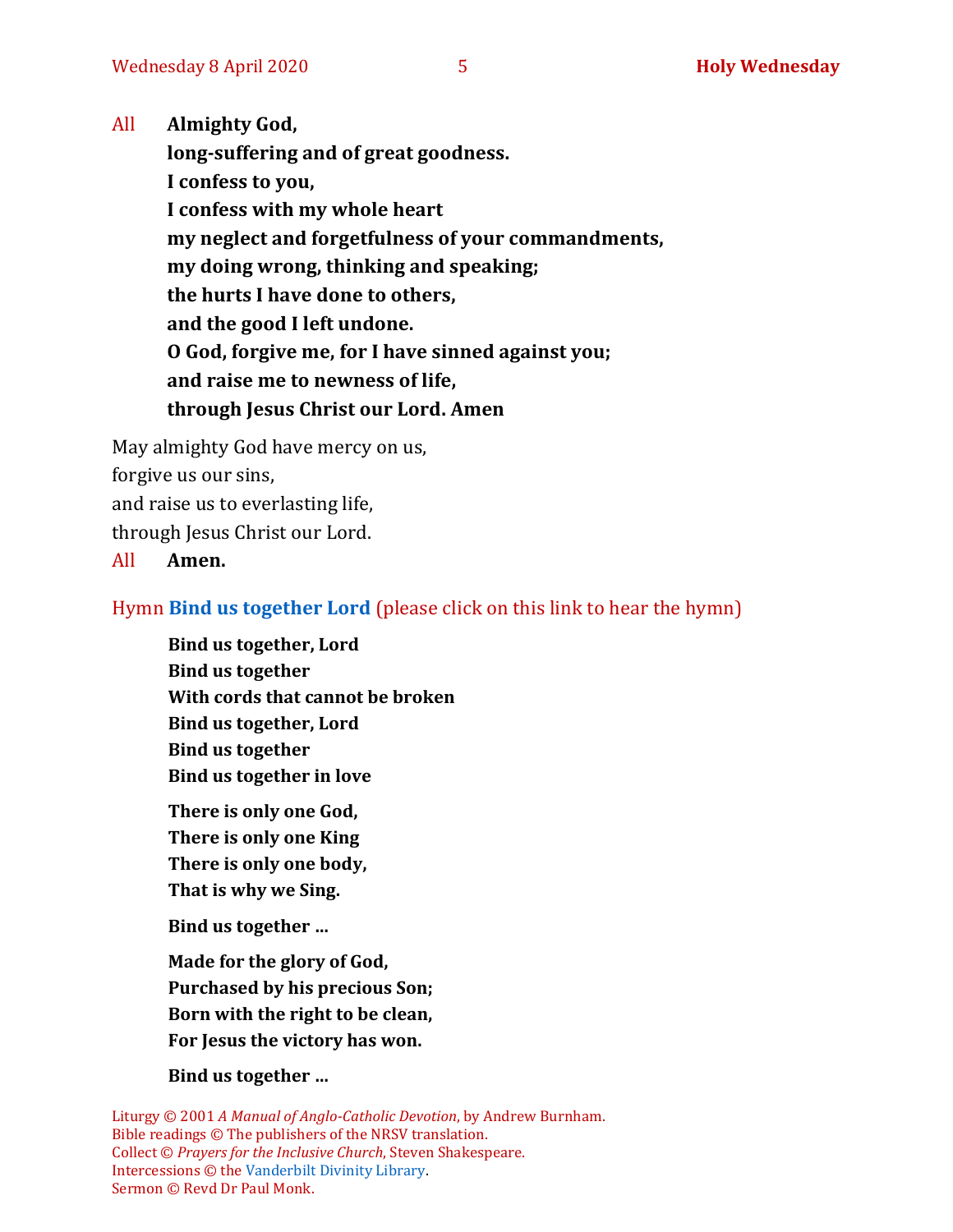**You are the family of God, You are the promise divine; You are God's Chosen desire, You are the glorious new wine. Bind us together …**

## **The Word of God**

One or more of the following psalms may be used.

#### Psalm 88

- 1 O Lord, God of my salvation, ♦ I have cried day and night before you.
- 2 Let my prayer come into your presence; ♦ incline your ear to my cry.
- 3 For my soul is full of troubles;  $\blacklozenge$ my life draws near to the land of death.
- 4 I am counted as one gone down to the Pit;  $\blacklozenge$ I am like one that has no strength,
- 5 Lost among the dead,  $\blacklozenge$ like the slain who lie in the grave,
- 6 Whom you remember no more,  $\blacklozenge$ for they are cut off from your hand.
- 7 You have laid me in the lowest pit, ♦ in a place of darkness in the abyss.
- 8 Your anger lies heavy upon me, ♦ and you have afflicted me with all your waves.
- 9 You have put my friends far from me  $\blacklozenge$ and made me to be abhorred by them.
- 10 I am so fast in prison that I cannot get free;  $\triangleleft$ my eyes fail from all my trouble.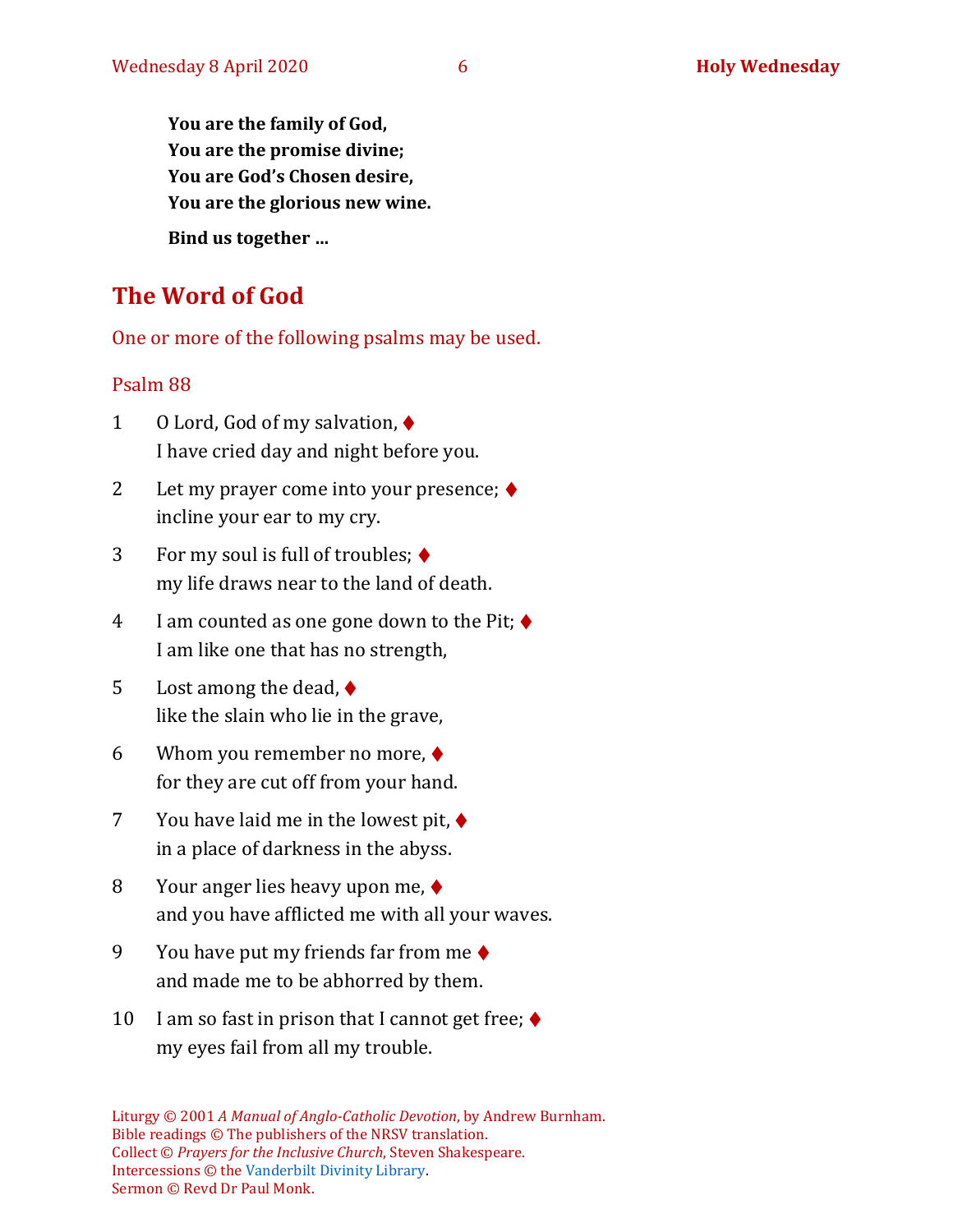- 11 Lord, I have called daily upon you;  $\blacklozenge$ I have stretched out my hands to you.
- 12 Do you work wonders for the dead? ♦ Will the shades stand up and praise you?
- 13 Shall your loving-kindness be declared in the grave,  $\blacklozenge$ your faithfulness in the land of destruction?
- 14 Shall your wonders be known in the dark  $\blacklozenge$ or your righteous deeds in the land where all is forgotten?
- 15 But as for me, 0 Lord, I will cry to you;  $\blacklozenge$ early in the morning my prayer shall come before you.
- 16 Lord, why have you rejected my soul? ♦ Why have you hidden your face from me?
- 17 I have been wretched and at the point of death from my youth;  $\blacklozenge$ I suffer your terrors and am no more seen.
- 18 Your wrath sweeps over me;  $\blacklozenge$ your horrors are come to destroy me;
- 19 All day long they come about me like water;  $\triangleleft$ they close me in on every side.
- 20 Lover and friend have you put far from me  $\blacklozenge$ and hid my companions out of my sight.
- All **Glory to the Father and to the Son and to the Holy Spirit; as it was in the beginning is now and shall be for ever. Amen**

## Sentences from Scripture

Hear, O Israel: The Lord is our God, the LORD alone. You shall love the Lord your God with all your heart, and with all your soul, and with all your might. Keep these words that I am commanding you today in your heart. Recite them to your children and talk about them when you are at home and when you are away, when you lie down and when you rise. *Deuteronomy 6:4–7*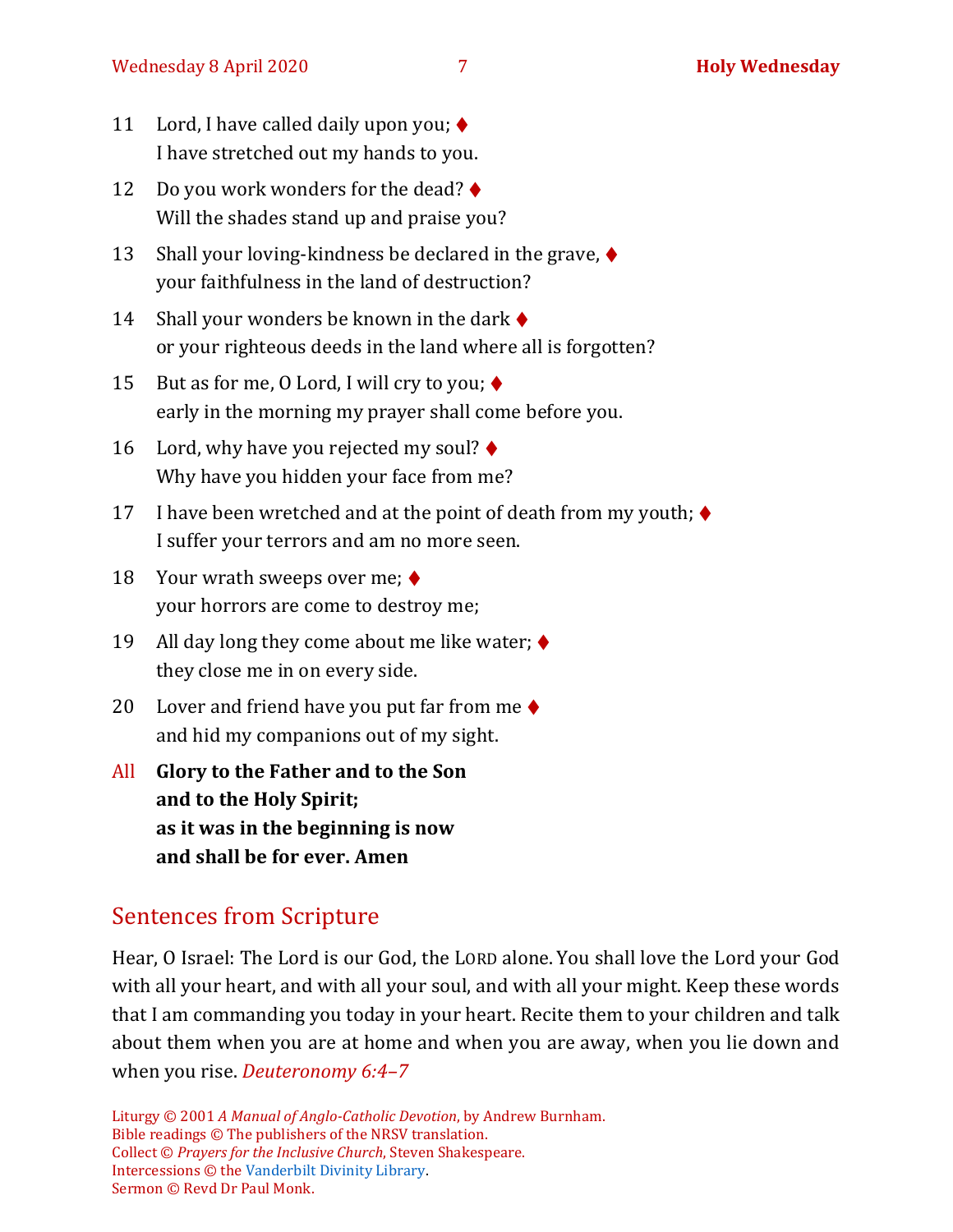Into your hands, O Lord, I commend my spirit.

All **Into your hands, O Lord, I commend my spirit.**

For you have redeemed me, Lord God of truth.

All **I commend my spirit.**

Into your hands, O Lord, I commend my spirit.

All **Glory to the Father and to the Son and to the Holy Spirit; as it was in the beginning is now and shall be for ever. Amen**

Into your hands, O Lord, I commend my spirit.

# **The Nunc dimittis** (the Song of Simeon)

- All **Save us, O Lord, while waking, and guard us while sleeping, that awake we may watch with Christ and asleep may rest in peace.**
- 1 Now, Lord, you let your servant go in peace: ♦ your word has been fulfilled.
- 2 My own eyes have seen the salvation  $\triangle$ which you have prepared in the sight of every people;
- 3 A light to reveal you to the nations  $\blacklozenge$ and the glory of your chosen people. *Luke 2.29–32*
- All **Glory to the Father and to the Son and to the Holy Spirit; as it was in the beginning is now and shall be for ever. Amen**
- All **Save us, O Lord, while waking, and guard us while sleeping, that awake we may watch with Christ and asleep may rest in peace.**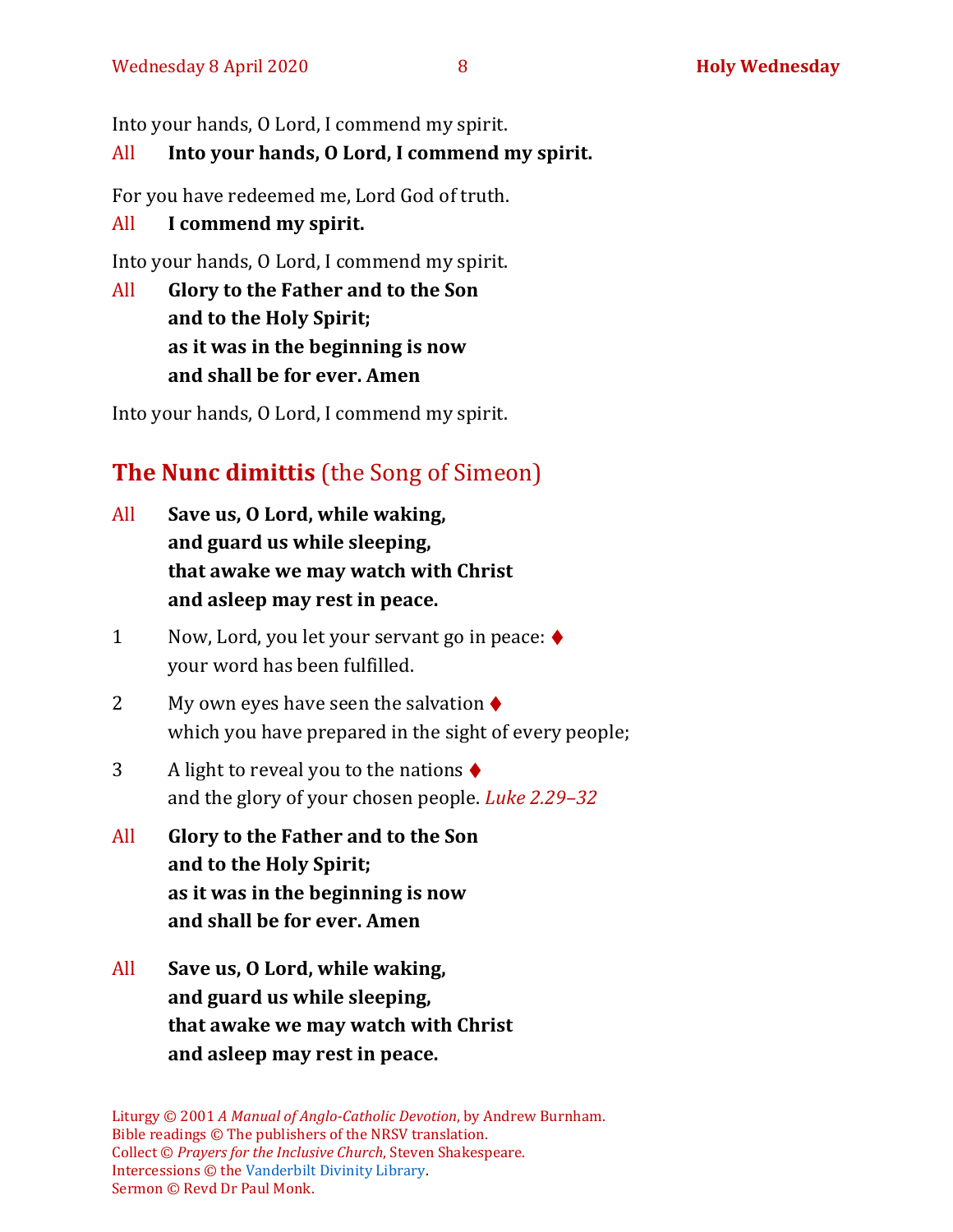## **Prayers of intercession**

The refrain after each prayer is the Taizé chant, 'O Lord hear my prayer':

**O Lord, hear my prayer, O Lord, hear my prayer; when I call answer me. O Lord, hear my prayer, O Lord, hear my prayer; come and listen to me.**

**O Lord, hear my prayer, O Lord, hear my prayer; when I call answer me. O Lord, hear my prayer, O Lord, hear my prayer; come and listen to me.**

For a choral version of the chant, please click on this link **[O Lord hear my prayer](https://www.youtube.com/watch?v=f51n-yb11dY)**

Holy God, who call your people to sustain the weary

and protect the oppressed.

Uphold us in our concern and strengthen us,

that we may not only speak our prayers but act on behalf of their fulfilment.

#### All **[O Lord hear my prayer](https://www.youtube.com/watch?v=f51n-yb11dY)**

Most Holy One,

grant that we may be counted as members of the great cloud of witnesses who live with justice and compassion,

and reveal your divine glory before all people.

#### All **[O Lord hear my prayer](https://www.youtube.com/watch?v=f51n-yb11dY)**

Troubled God, in every generation you call your people to contend against the brutality of sin and betrayal.

Keep us steadfast even in our fear and uncertainty,

that we may follow where Jesus has led the way.

#### All **[O Lord hear my prayer](https://www.youtube.com/watch?v=f51n-yb11dY)**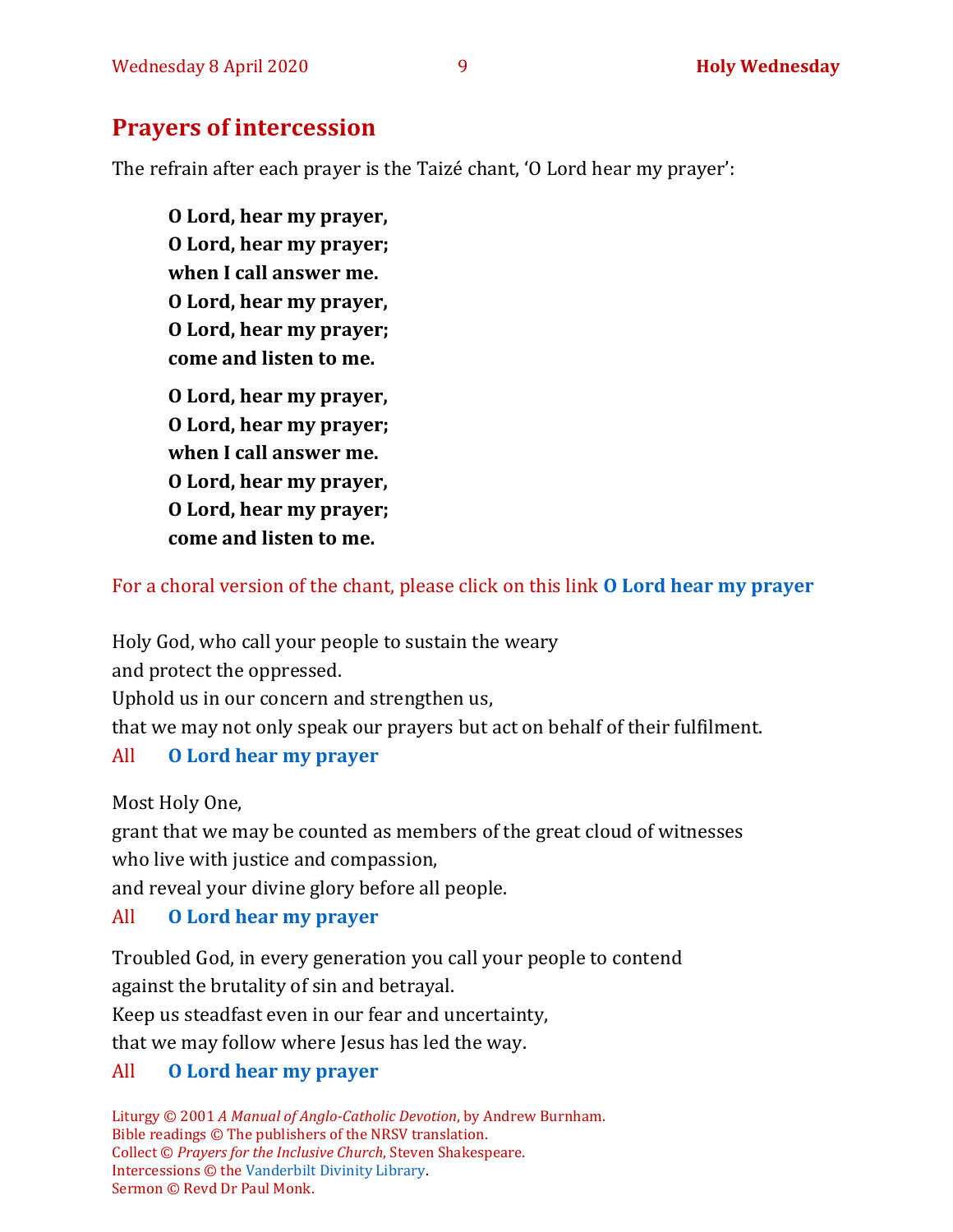# **The Collect for Holy Wednesday**

Lord, you let us convert you into currency and commodity so that you can pay the price beyond all accounting: may we offer our misused powers to you knowing that you can transform them, knowing that even this betrayal is still a kiss: through Jesus Christ, the passion of God.

All **Amen**

#### Silence is kept.

Visit this place, O Lord, we pray, and drive far from it the snares of the enemy. May your holy angels dwell with us and guard us in peace, and may your blessing be always upon us; through Jesus Christ our Lord.

- All **Amen**
- All **Our Father in heaven, hallowed be your name, your kingdom come, your will be done, on earth as in heaven. Give us today our daily bread. Forgive us our sins as we forgive those who sin against us. Lead us not into temptation but deliver us from evil. For the kingdom, the power, and the glory are yours now and for ever. Amen**